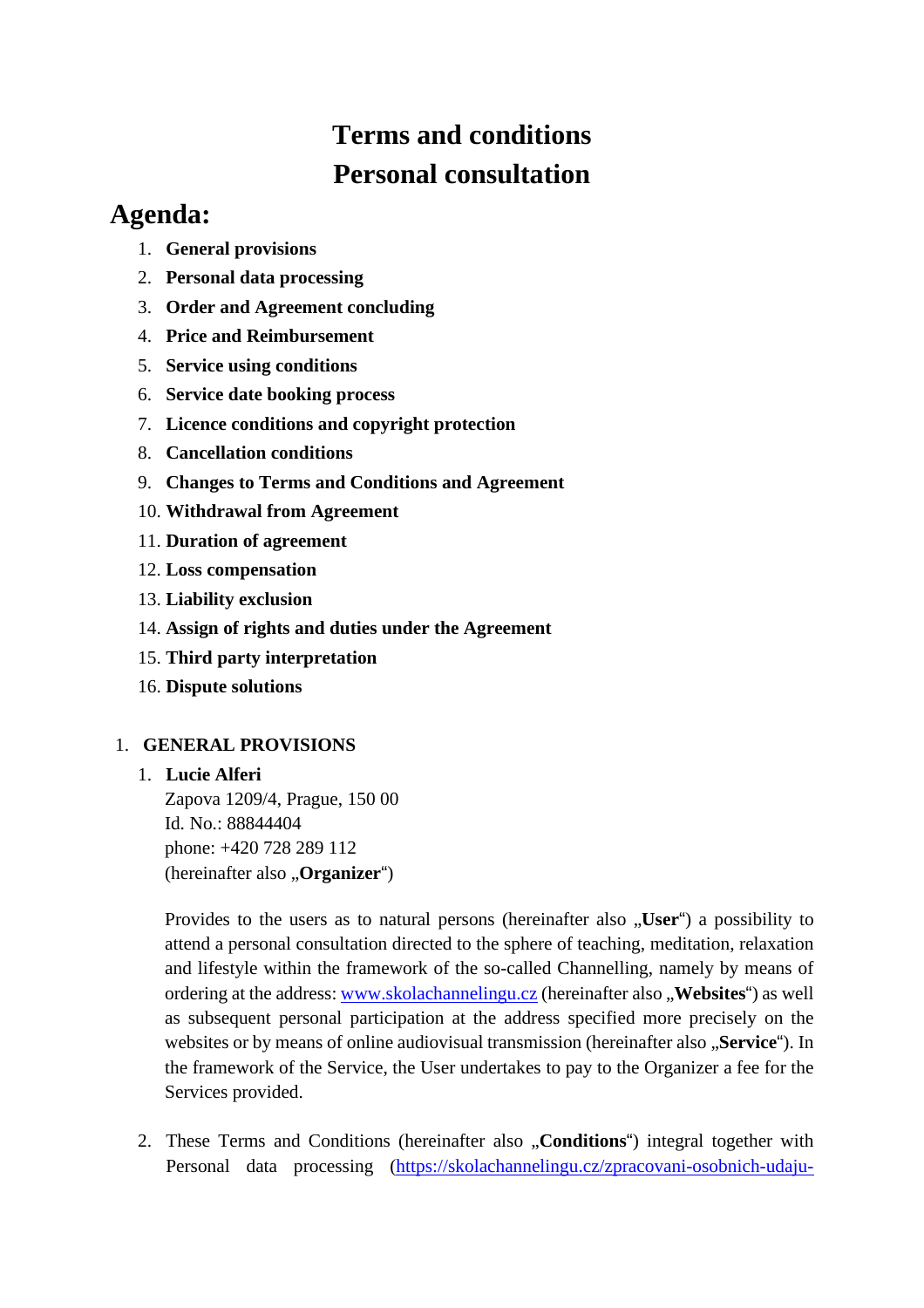[gdpr/\)](https://skolachannelingu.cz/zpracovani-osobnich-udaju-gdpr/) **define and precise rights and duties of both the Organizer and the User**. Together, they constitute **Service providing agreement** (hereinafter also **Agreement**"). The Agreement with the Organizer may be concluded by the persons at the age of or over 18 years; the persons at the age of less than 18 years may conclude such an agreement solely by means of their legal representatives. The Organizer is entitled to refuse to conclude the Agreement with a User or, as the case may be, to terminate the contract with the User with immediate effect, if the User violates these Terms and Conditions.

- 3. The provisions of these Terms and Conditions constitute an inseparable part of the concluded Agreement between the User and the Organizer and they are displayed on the Websites of the seller [www.skolachannelingu.cz.](http://www.skolachannelingu.cz/)
- 4. If a contractual party is constituted by a consumer (a person other than a businessman making the order in the framework of his entrepreneurial activity), the relations not regulated by the Terms and Conditions are also regulated by the Act No. 634/1992 Coll., on Consumer Protection.

#### **2. PERSONAL DATA PROCESSING**

A customer acknowledges that, in the framework of service provision, the customer's personal data is processed by the Organizer as the personal data administrator. The Organizer accomplishes his informational obligation towards the customer in the sense of Art. 13 European Parliament and Council Order 2016/679 on natural person protection in connection with personal data processing and upon free circulation of this data and on cancellation of the directive 95/46/ES (general provision on personal data protection (hereinafter also "GDPR") connected with customer's personal data processing for the purpose of agreement accomplishment, of negotiations concerning the agreement as well as for the purposes of fulfilment of the Organizer's statutory obligations by means of a special document [\(https://skolachannelingu.cz/zpracovani-osobnich-udaju-gdpr/\)](https://skolachannelingu.cz/zpracovani-osobnich-udaju-gdpr/).

#### **3. ORDER AND AGREEMENT CONCLUDING**

- 1. Marking of the service, description of its principal qualities and price may be found on the website. At the same time, the price is also mentioned on the order form. The offer is still valid while it is displayed on web interface.
- 2. The order form always includes the information or a reference to information about the user, the ordered service, lasting of the service, its price and the way of its reimbursement. The costs incurred to the user while using the remote communication media in connection with agreement conclusion (costs of internet connection, of phone calls etc.) are reimbursed by the user himself.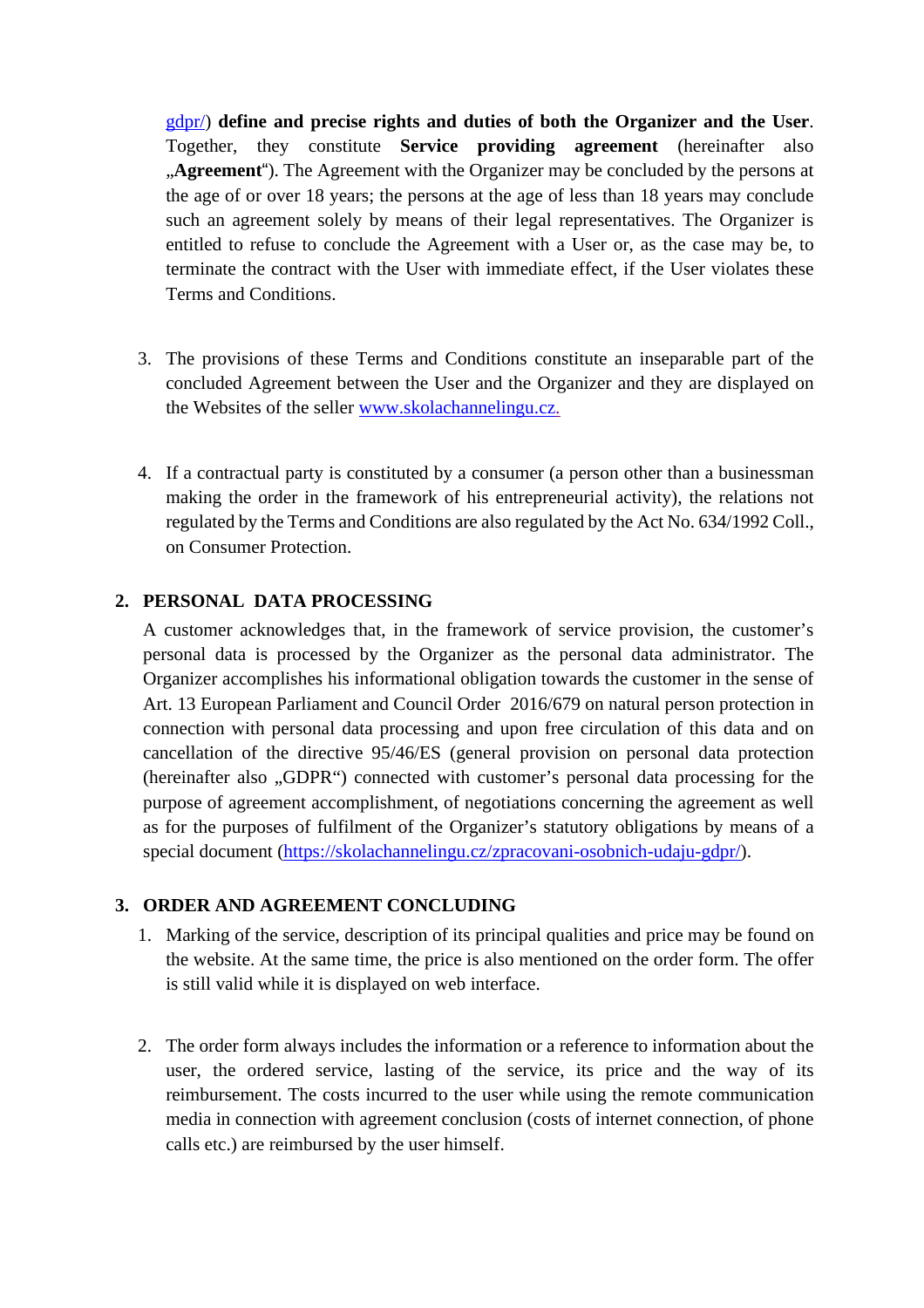- 3. Contractual relation between the Organizer and the User takes its origin by sending off an obligatory order from the part of the User by means of order form on the website, which shall be subsequently confirmed by the Organizer at the User's e-mail address stated by the User. Beginning from this moment, i.e. sending off an obligatory order, mutual rights and obligations between the User and the Organizer defined by the agreement take their origin. Sending off the order, the User confirms to have got familiarized with these conditions and agreement as a whole and to agree with them. Origin of a valid electronic order is conditioned by filling in all the stipulated data and requisites stated in the order form. The information mentioned in the order is considered to be correct from the part of the Organizer.
- 4. The agreement constitutes an agreement concluded by electronic systems and it will be stored with the Organizer. A User agrees with use of the remote communication means when concluding his agreement.

# 4. **PRICE AND REIMBURSEMENT**

- 1. The User undertakes to reimburse the organizer's service by means of one-time payment; the amount of reimbursement is always stated with a concrete service on the website.
- 2. The service is agreed as of a concrete date stipulated for a concrete service on the website, namely by means of the Organizer's reservation system, where the User shall select an accessible time of service performance.
- 3. The due date occurs and payment for a service shall be performed no later than on the day when a service is realized, namely no later than 15 minutes before beginning of the service; it may be performed either in cash at place or in advance, by a bank transfer of by means of a visa card with the assumption that in case of a bank transfer the payment is to be specified in such a manner that the due amount might be attributed to the Organizer's account no later than the due date in compliance with this paragraph.
- 4. Should the due payment not be performed in advance or should it be rejected by the visa card issuer or, as the case may be, should it not be performed manually by the user or not be performed before the moment of taking up a service, the Organizer shall be entitled to refuse providing service to the User until the moment when the payment is performed by the User. The Organizer is entitled (however, not obliged) to terminate the contract unilaterally with immediate effect in the event of the User's payment delay less than 15 minutes before the planned taking up of service providing. The rejection of the User's participation in service providing due to the above stated reasons shall not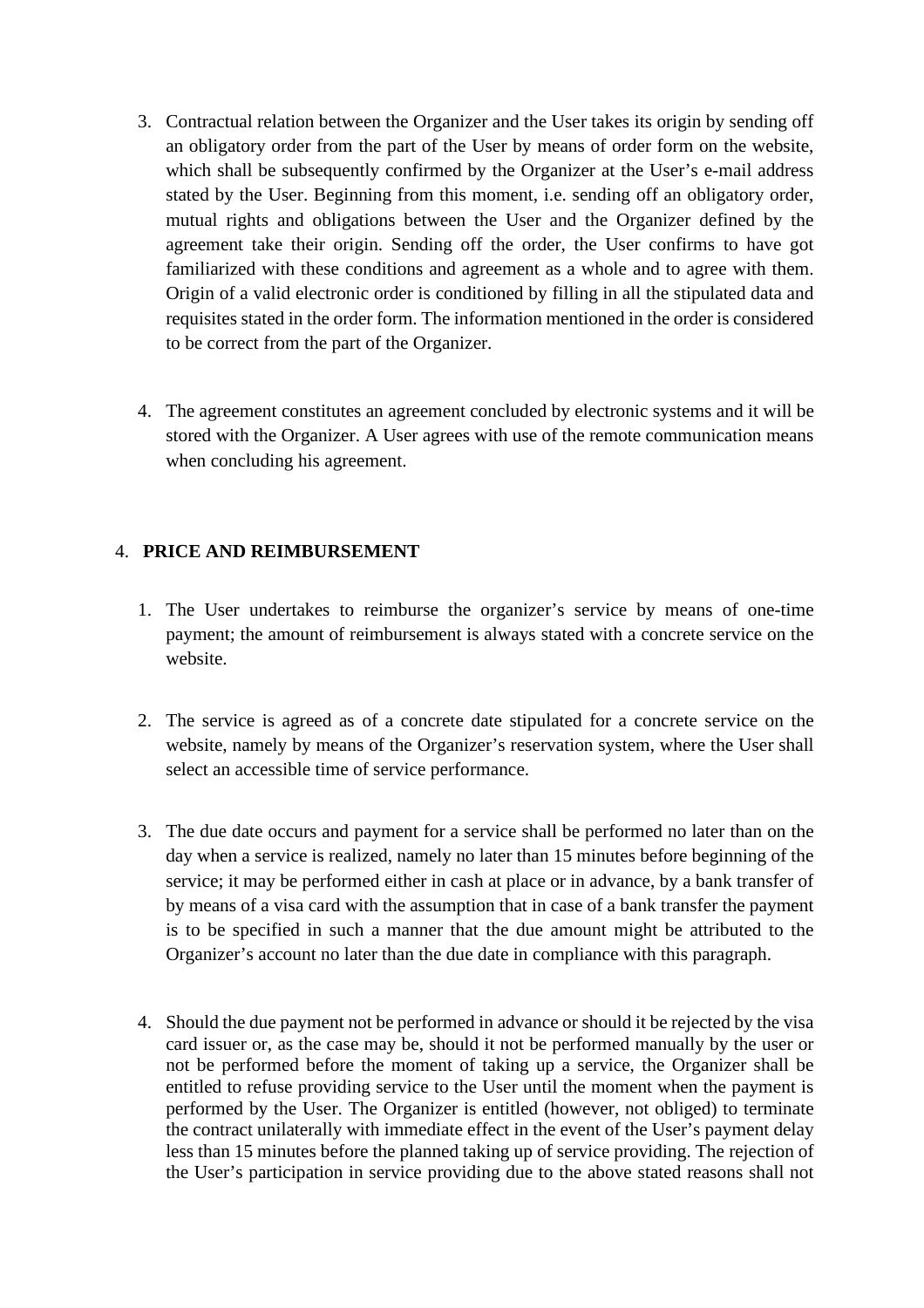liberate the User from the obligation to reimburse the payment, with which he is in delay.

5. In connection with the payment performed on the basis of the agreement, the organizer shall issue a tax document – an invoice – for the user, which serves as a document of the service purchase. Until the moment when the payment is attributed to the Organizer's account, the Organizer shall issue an invoice for advance payment, upon which payment data including the due date shall be stated.

# 5. **SERVICE USING CONDITIONS**

- 1. For the purpose of due and trouble-free use of the service, above all in form of on-line audiovisual transfer, it is necessary to dispose of an equipment which complies with the minimum technical requirements and internet connection adequate for the provided service.
- 2. The User acknowledges that he is not allowed to participate in the service being under influence of any medicaments (including anti-depressants), alcohol, drugs or other narcotic or psychotropic substances that may affect his perception or distinctiveness.
- 3. The User acknowledges that opinion presentation of the Organizer or another person entrusted by him to it makes a part of the service. These opinions have solely recommendation character based upon subjective perception and opinions of the Organizer or of a person entrusted by him hereto. The information acquired by the User in the course of providing the service does not replace or include a recommendation given by an expert. The Organizer does not bear any liability for possible right of the User claimed in connection with information value of this service.
- 4. The Organizer recommends verifying parameters of the user's internet connection, above all the minimum guaranteed transfer speed, which should not be lower than 5 Mbps, and, furthermore, possible volume limitation of the downloaded data. The Organizer shall not bear any liability for possible fees connected with transferred data volume, which might be invoiced by the internet connection providers.
- 5. In case of audiovisual online transfer, using of the Organizer's service may be demanding as for the transferred data volume, and therefore an internet connection with any limitation as for the transferred data volume is inappropriate. The Organizer shall not bear any liability for possible fees connected with transferred data volume, which might be invoiced by the internet connection providers.
- 6. The User is acknowledged that for orderly use of the service, above all in form of online audiovisual transfer, it is necessary that technical requirements – updated software – are accomplished from his part. In case of use of not updated software – internet browser – functionality may be restricted; the Organizer shall not bear any liability for it.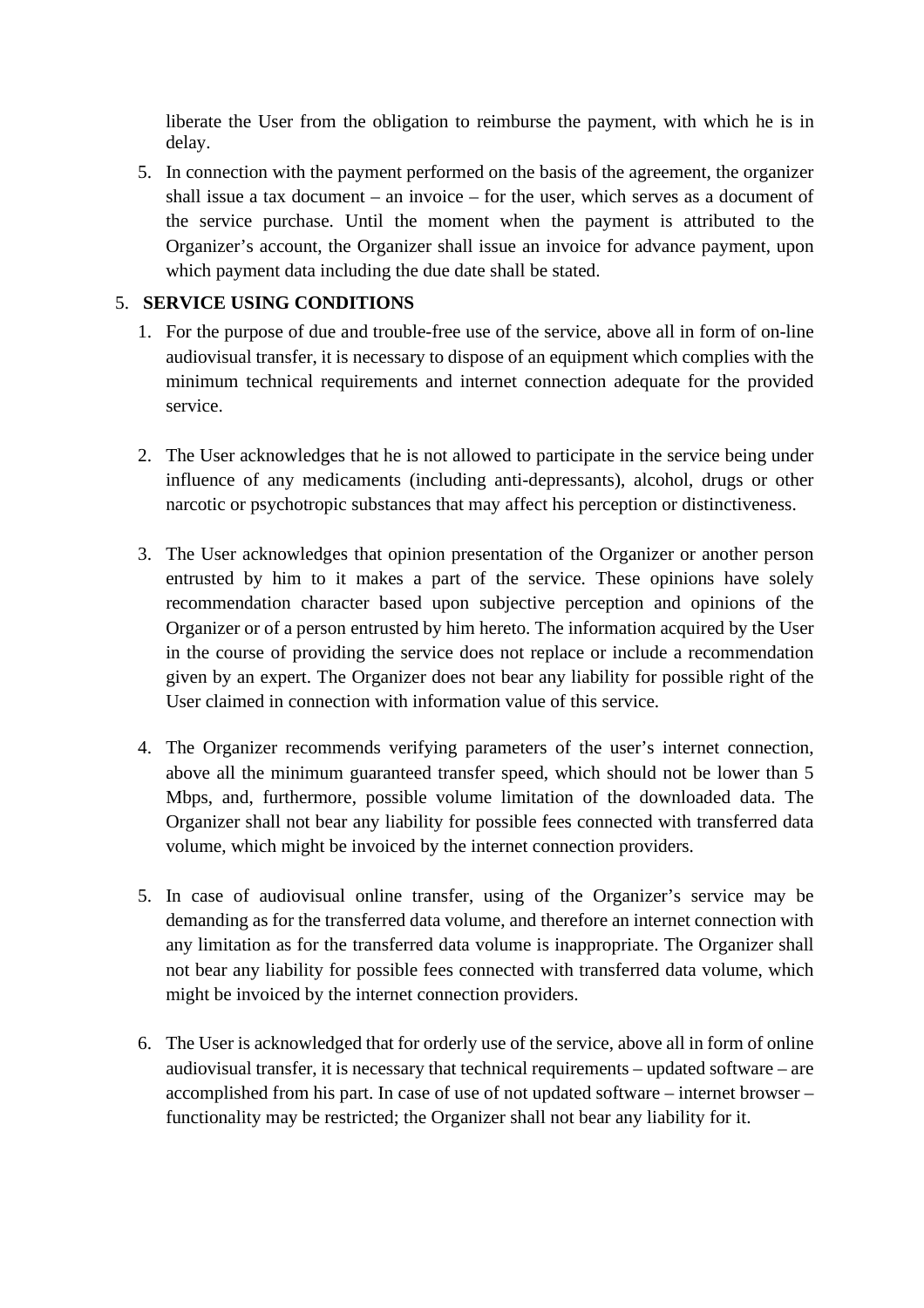7. In compliance with valid legal rules, the Organizer is not liable for the user's impossibility to use duly the service to full extent because of Internet network overloading or in consequence of problems or error concerning the equipment, network, electronics or communications, standing out of control or influence possibility from the part of the Organizer.

### 6. **SERVICE DATE BOOKING PROCESS**

- 1. The user makes reservation for a concrete service date at the website address. For reserving a service date, it is necessary to fill in the required identification data as well as data concerning the way of payment, which may be performed by means of a bank transfer, of (credit, debt) cards or in cash.
- 2. The user undertakes to state truthful data in connection with service date reservation and in case of change thereto, to inform the Organizer, without unnecessary delay, about that, namely in written form at the address: Zapova 1209/4, Prague, 150 00 or by means of e-mail at the address [luciealferi@gmail.com.](mailto:luciealferi@gmail.com)
- 3. To process the payments, the Organizer uses the company's payment gate of the company GoPay and payment processing is regulated by the business conditions, with which a User may get acknowledged at the address: [https://help.gopay.com/cs/tema/cenik-a-obchodni-podminky/aktualni-cenik-a](https://help.gopay.com/cs/tema/cenik-a-obchodni-podminky/aktualni-cenik-a-obchodni-podminky/podminky-pouzivani-platebni-brany-a-gopay-uctu/podminky-pouzivani-gopay-uctu-ucinnost-1-5-2018)[obchodni-podminky/podminky-pouzivani-platebni-brany-a-gopay-uctu/podminky](https://help.gopay.com/cs/tema/cenik-a-obchodni-podminky/aktualni-cenik-a-obchodni-podminky/podminky-pouzivani-platebni-brany-a-gopay-uctu/podminky-pouzivani-gopay-uctu-ucinnost-1-5-2018)[pouzivani-gopay-uctu-ucinnost-1-5-2018.](https://help.gopay.com/cs/tema/cenik-a-obchodni-podminky/aktualni-cenik-a-obchodni-podminky/podminky-pouzivani-platebni-brany-a-gopay-uctu/podminky-pouzivani-gopay-uctu-ucinnost-1-5-2018)
- 4. In the framework of the service date booking, the User shall be asked to state the following data: name, surname, permanent address, e-mail address, data connected with the chosen way of payment, or, as the case my be, other data, which may be required and which are necessary for service date booking. Service date booking is used exclusively for the needs of the person who orders the service. A User is not entitled to transfer, without consent of the Organizer, rights and duties resulting from the service to any third person. In case of change to the person of User to a third person, i.e. a person different from the User and the Organizer finds out this change, he will then consider this act for a serious violation to Terms and conditions and will be entitled to reject further providing of service as well as service date booking and terminate the contractual relation with the User concerned with immediate effect and with right to full compensation of the remuneration.

#### 7. **LICENCE CONDITIONS AND COPYRIGHT PROTECTION**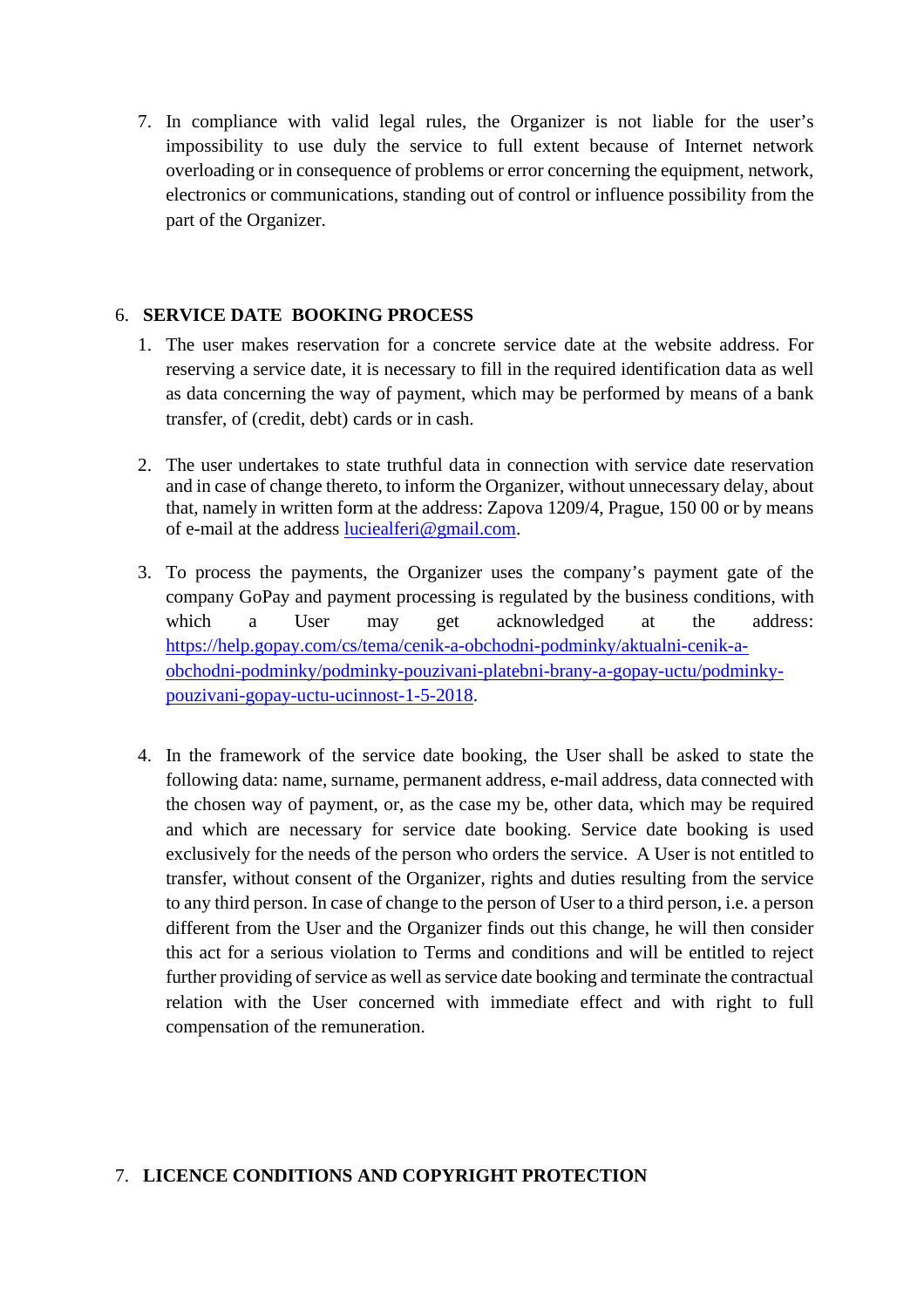- 1. The User is entitled to use the service exclusively for his personal needs in compliance with these conditions. The User has no right to use the service for commercial purposes or for public production, to make any sorts of records, be it picture or sound. Besides that, he is not entitled to resell participation in this service to third parties. Should the User violate interdiction of making any records in the course of service providing, the Organizer has right to compensation and, besides this, also the right for reimbursement of contractual penalty at the amount of five times the price of provided service. Without the express consent of the User, any record will not be made by the Organizer or a person authorized by him.
- 2. The service content is subject to copyright protection as well as to further relevant legal norms. For exclusion of doubts, contractual relationship between the Organizer and the User shall not constitute a transfer of ownership or any other intellectual property rights towards the content of the service or the service itself.
- 3. Violation of this article of Terms and Conditions shall be held as a substantial violation to the agreement and, in case of its discovery, the Organizer is entitled to reject further providing of the service, to block or to delete the User account as well as to terminate the contractual relation with the User with immediate effect, which is connected with the right to full payment of remuneration for the service. The User does not have the right to a refund even of a proportional part of the price paid.

# 8. **CANCELLATION CONDITIONS**

- 1. Should the User cancel his participation in providing of the service on the basis of his request or in case of failure to appear at the time of service providing or due to his absence in the online-system for service providing by means of online audiovisual transfer or if he has not arranged the necessary technical conditions for service providing by means of online audiovisual transfer, the below stated cancellation conditions shall be applied:
	- a) participation cancellation at least 336 hours before the beginning (corresponds to equivalent of 14 days) before the stipulated date of service providing – without contractual penalty;
	- b) participation cancellation at least within the initiated 336hours and before beginning of 24 hours (corresponds to equivalent of  $14 \text{ days} - 1 \text{ day}$ ) before the stipulated date of service providing – contractual penalty at the amount of 75% of the service price;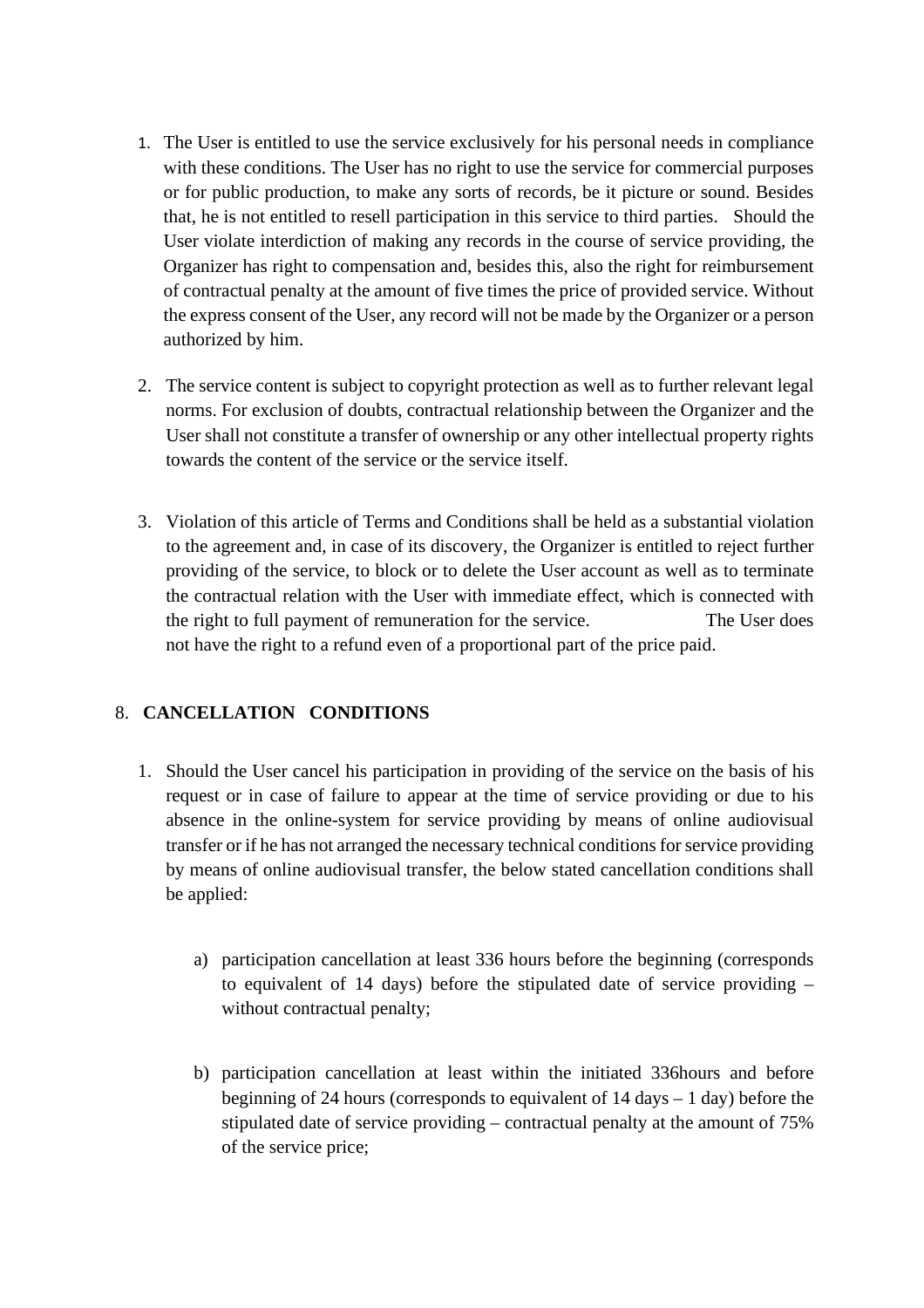c) participation cancellation 24 hours or less before the stipulated service providing date or failing to appear at the place of service providing – contractual penalty at the amount of 100% of the service price.

## 9. **CHANGES TO TERMS AND CONDITIONS AND AGREEMENT**

- 1. The Organizer is entitled to change time and form of service providing (whether there will be personal participation or participation via online audiovisual transfer) as well as further conditions of using the service according to his own discretion; however, this must always be performed well in advance. The User shall be informed about such changes by e-mail directed to the address stated in his user account, namely at least before beginning of 336 hours (corresponding to equivalent of 14 days) before the stipulated day of service providing.
- 2. The Organizer is entitled to cancel or to change the date or form of service providing even without prior notice in a case that he or his child would be in such a state of health, which would make providing of the service impossible or, as the case may be, it might require such a care which would hamper the Organizer's participation in service providing. In such a case, the User is entitled to require reimbursement of the price paid for the service or offering of another day, when replacement service providing might be performed.

# 10. **WITHDRAWAL FROM AGREEMENT**

- 1. By concluding the Agreement, the User explicitly attributes agreement to service providing immediately after the agreement has been concluded and the advance payment has been reimbursed. Hereby, the User takes into account that, due to the fact that the Organizer provides the service consisting in leisure time use at a stipulated date, he loses the right to withdrawal from the Agreement in compliance with stipulations of § 1829, prov. § 1837 letter a) and prov. § 1837 letter j) Act No. 89/2012 Sb., Civil Code.
- 2. The Organizer is entitled to withdraw from the Agreement without unnecessary delay if he has found out that the User had violated the Agreement substantially.

#### 11. **DURATION OF AGREEMENT**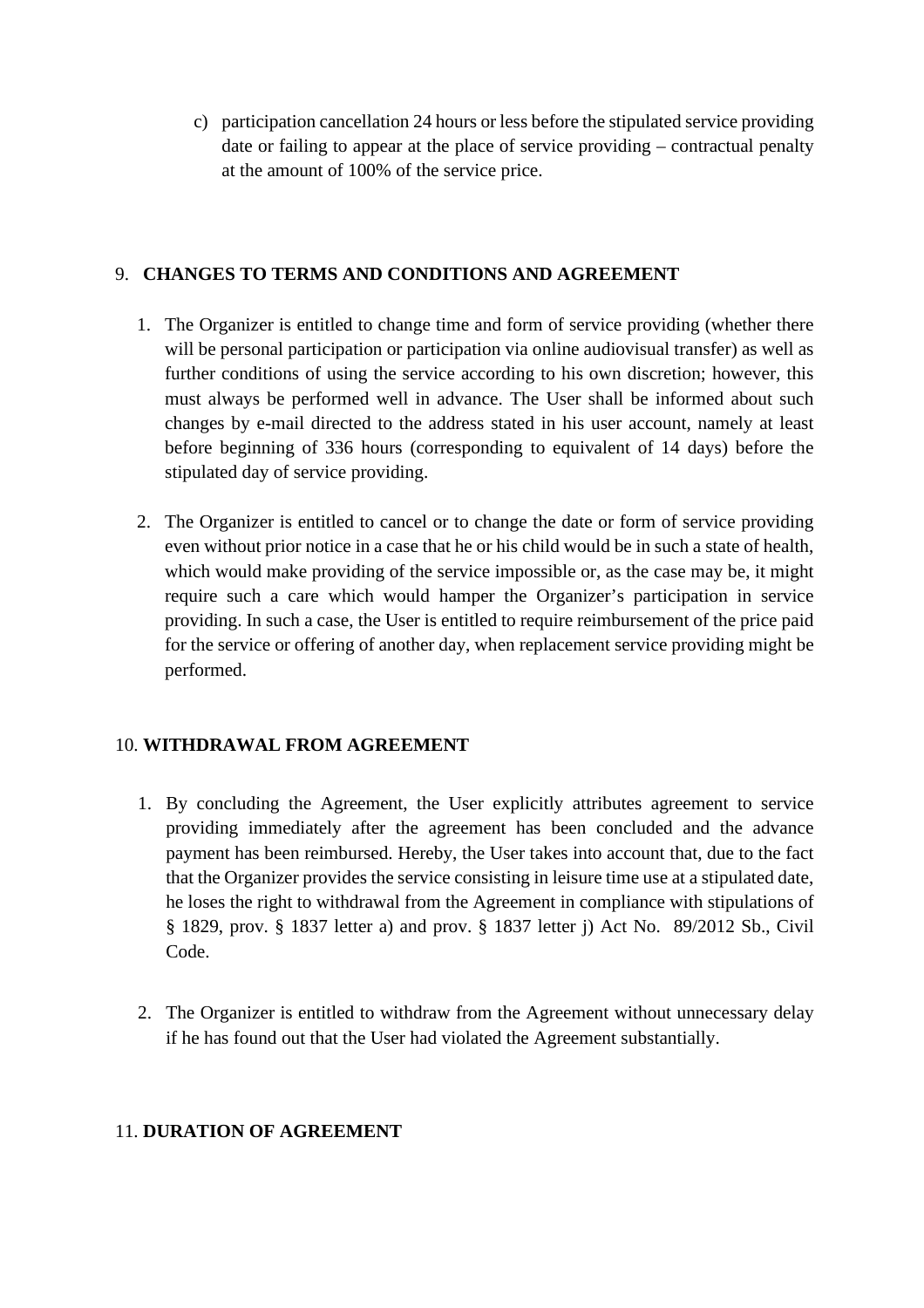- 1. The Agreement is concluded for the time until the Organizer provides the service or until the Organizer terminates the Agreement in compliance with these Terms and Conditions.
- 2. The Organizer is entitled to terminate the contractual relation or to restrict the User's access to the service in a case, when:
	- a) the User is in delay with payment,
	- b) the service is used by the User without authorization or if there is a reasonable suspicion that the service is used without authorization or
	- c) the User has violated the Agreement substantially in another manner

### **12. LOSS COMPENSATION**

The User is obliged to compensate the Organizer for any damage caused in any form as a result or in connection with the violation of Agreement, laws or third party rights by the User.

# 13. **LIABILITY EXCLUSION**

- 1. All the provided services serve for the purposes of education and information in the sphere of personal development. The information provided or mediated by the Organizer – it is just instructions and recommendations. The User's success or failure in their application in practice is subject to the sole responsibility of the User.
- 2. The Organizer warns that in case of some services, above all in the sphere of personal development, the User may be exposed to physical, mental or emotional strain, and it is entirely up to the User and his decision whether or not to undergo specific proposed exercises or tasks.
- 3. Furthermore, the Organizer points out that the information included in the services cannot replace individual consultation of a qualified expert. At the same time, they cannot replace medical or psychotherapeutic care. The services may include information about the products and services provided by third parties with the assumption, that even this information is a mere recommendation and expression of subjective opinion on the issue in question.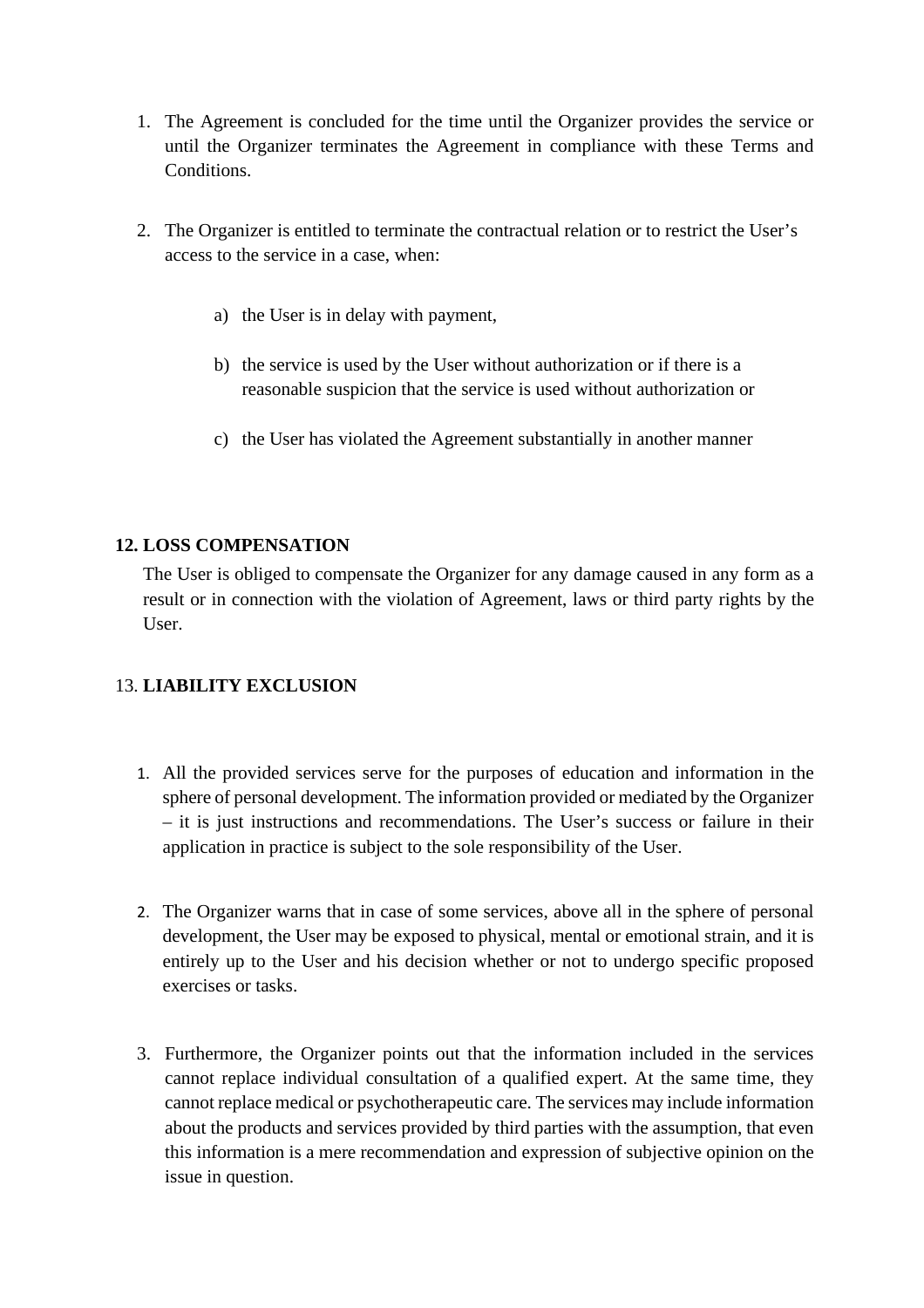#### 14. **ASSIGNMENT OF RIGHTS AND DUTIES FROM THE AGREEMENT**

The Organizer is entitled to assign his rights and duties resulting from the Agreement to a third party, with whom it may be supposed that it would fulfil its obligations towards the User duly and in compliance with the Agreement; this may be done even without the User's consent. The User is not entitled to assign his rights and duties resulting from the Agreement.

### 15. **CONTENT OF THE THIRD PARTIES**

The websites may include and they include references to other websites run by third parties, such as e.g. the GoPay Company. The Organizer has no control over such references or content of such websites and assumes no liability for them. The User uses such third party websites at his own risk.

#### 16. **DISPUTE SOLUTIONS**

- 1. Complaints and comments of the Consumer concerning the contractual relationship concluded between the Organizer and the User shall be dealt with by the Organizer. The User may claim his complaints at the e-mail address [luciealferi@gmail.com.](mailto:luciealferi@gmail.com) Should a complaint be a claim, then it shall be processes as a claim.
- 2. The User and the Organizer shall primarily try to solve the disputes amicably. Should finding of an amicable solution be impossible, the matter may be further solved in an extrajudicial way. In such a case, the User may contact a subject offering extrajudicial dispute solution; it may be e.g. the Czech Business Inspection.
- 3. Relations and possible disputes taking their origin on the basis of the Agreement, shall be solved exclusively in compliance with the Laws of the Czech Republic; they shall be solved exclusively by the relevant courts of the Czech Republic.
- 4. Should a relation connected with use of the website or a relation found by an Agreement include an international (foreign) element, then the Organizer and the User agree, that this relation is ruled by the Czech Laws. This does not affect the consumer's rights under generally binding legislation.